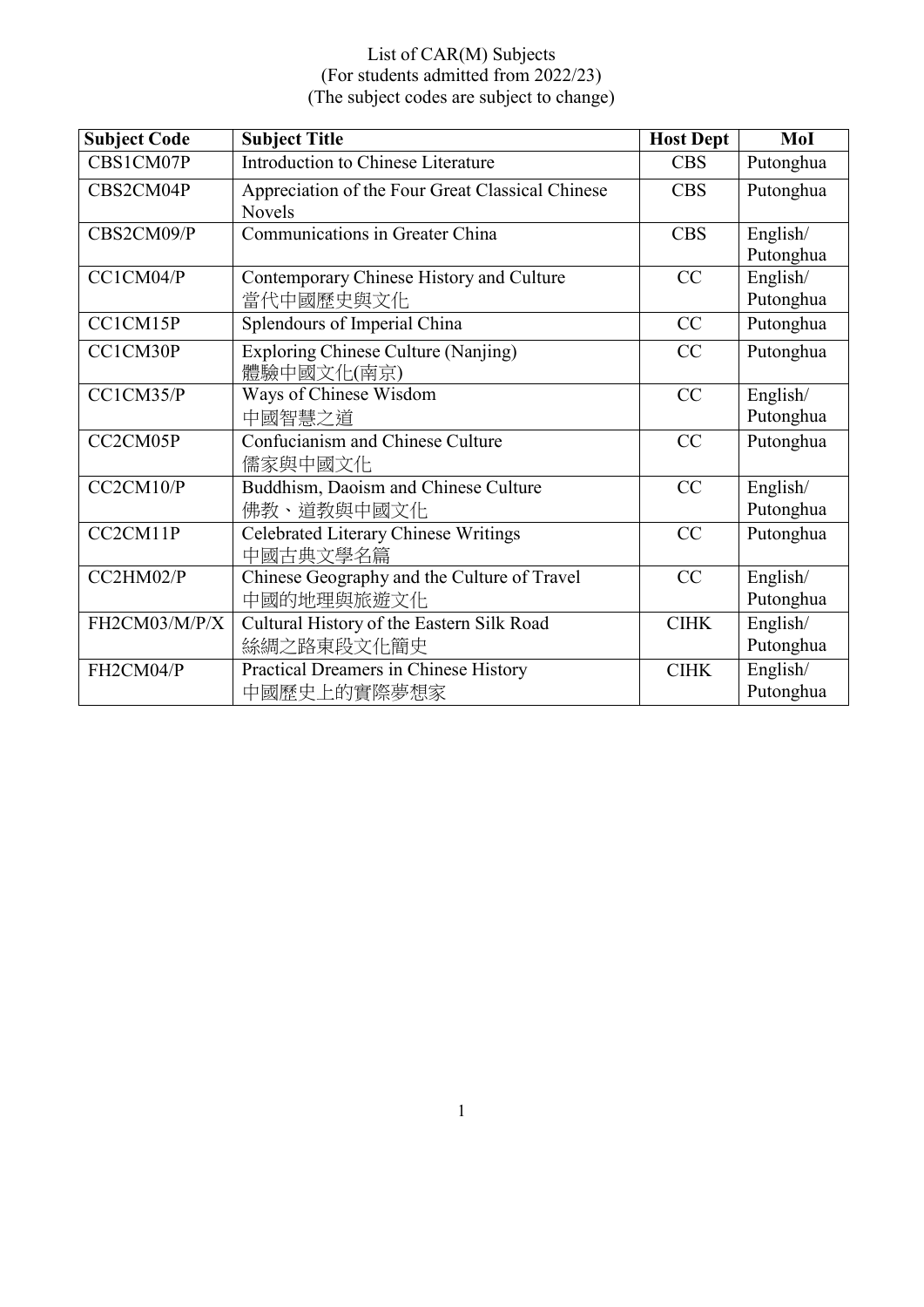| <b>Subject Code</b> | <b>Subject Title</b>                                                                | <b>Host Dept</b> | MoI                   |
|---------------------|-------------------------------------------------------------------------------------|------------------|-----------------------|
| AAE1BN01            | <b>Introduction to Aviation Industry</b>                                            | <b>AAE</b>       | English               |
| AF1BN01             | Economic Logic in Everyday Life                                                     | AF               | English               |
| AF1BN02             | <b>Introduction to Economics</b>                                                    | AF               | English               |
| APSS1BN10           | Eating up the Society - from a Society "for" Food to<br>a Society "of" Food         | <b>APSS</b>      | English               |
| APSS1BN11           | Globalization and the Changing Middle Class                                         | <b>APSS</b>      | English               |
| APSS1BN12           | Media and Everyday Life                                                             | <b>APSS</b>      | English               |
| APSS1BN14/C         | Discovering Hong Kong Society                                                       | <b>APSS</b>      | English/<br>Cantonese |
| APSS1BN15/P         | Global China                                                                        | <b>APSS</b>      | English/<br>Putonghua |
| APSS1BN16           | Gender and Social Changes in Chinese Societies                                      | <b>APSS</b>      | English               |
| APSS1BN17/M         | Contemporary Chinese Society and Popular Culture                                    | <b>APSS</b>      | English               |
| APSS1BN18           | From Gloom to Bloom: Global New Urbanism                                            | <b>APSS</b>      | English               |
| APSS1BN28P          | Ageing China                                                                        | <b>APSS</b>      | Putonghua             |
| APSS1BN29           | Chinese Megacities in an Age of Globalisation                                       | <b>APSS</b>      | English               |
| APSS1BN30           | <b>International Relations and Global Issues</b>                                    | <b>APSS</b>      | English               |
| APSS1BN31           | <b>Introduction to Politics</b>                                                     | <b>APSS</b>      | English               |
| APSS1BN32           | Hong Kong Governance and Politics                                                   | <b>APSS</b>      | English               |
| APSS1BN36           | Being a Professional in the New World: The Spirit<br>and Promise of Professionalism | <b>APSS</b>      | English               |
| APSS1CN19N/P        | Transformation of Chinese Society: Revolution and<br>Reform                         | <b>APSS</b>      | Putonghua             |
| APSS1CN33/C         | History of Hong Kong                                                                | <b>APSS</b>      | English/<br>Cantonese |
| APSS1CN35           | Growing up in Hong Kong: Reflections on its<br>cultural and moral values            | <b>APSS</b>      | English               |
| APSS1CN37           | Introduction to Western Philosophy of Religion                                      | <b>APSS</b>      | English               |
| APSS1HN34/C         | Governing China: Chinese Politics and Legal System<br>中國的管治:中國政治與法律體制               | <b>APSS</b>      | English/<br>Cantonese |
| BRE2BN02            | Thinking Global, Acting Local: Planning for<br>Sustainable and Healthy Cities       | <b>BRE</b>       | English               |
| BSE1BN04            | <b>Creating Sustainable Living Environment</b>                                      | <b>BEEE</b>      | English               |
| CBS1AN26P           | <b>Chinese Arts and Life</b><br>華藝人生                                                | <b>CBS</b>       | Putonghua             |
| CBS1BN03            | East Asia: Towards a Global Community with<br><b>Cultural Diversity</b>             | <b>CBS</b>       | English               |
| CBS1CN05P           | <b>Introduction to Cantonese Opera</b>                                              | <b>CBS</b>       | Putonghua             |
| CBS1CN06P           | <b>Translation and Chinese Society</b>                                              | <b>CBS</b>       | Putonghua             |
| CBS1CN08/           | Chinese Language and the Chinese Societies                                          | <b>CBS</b>       | English/              |
| CBS1CN12P           |                                                                                     |                  | Putonghua             |
| CBS1CN14M/P         | Sense Making of Signs across Cultures                                               | <b>CBS</b>       | English/<br>Putonghua |
| CBS1CN15P           | Introduction to Hong Kong Literature                                                | <b>CBS</b>       | Putonghua             |
| CBS1CN16            | Understanding Japan: A Journey into Japanese<br><b>Culture and Society</b>          | <b>CBS</b>       | English               |
| CBS1CN27            | Art, Society and Community Engagement                                               | <b>CBS</b>       | English               |
| CBS1CN28            | Modern Art                                                                          | <b>CBS</b>       | English               |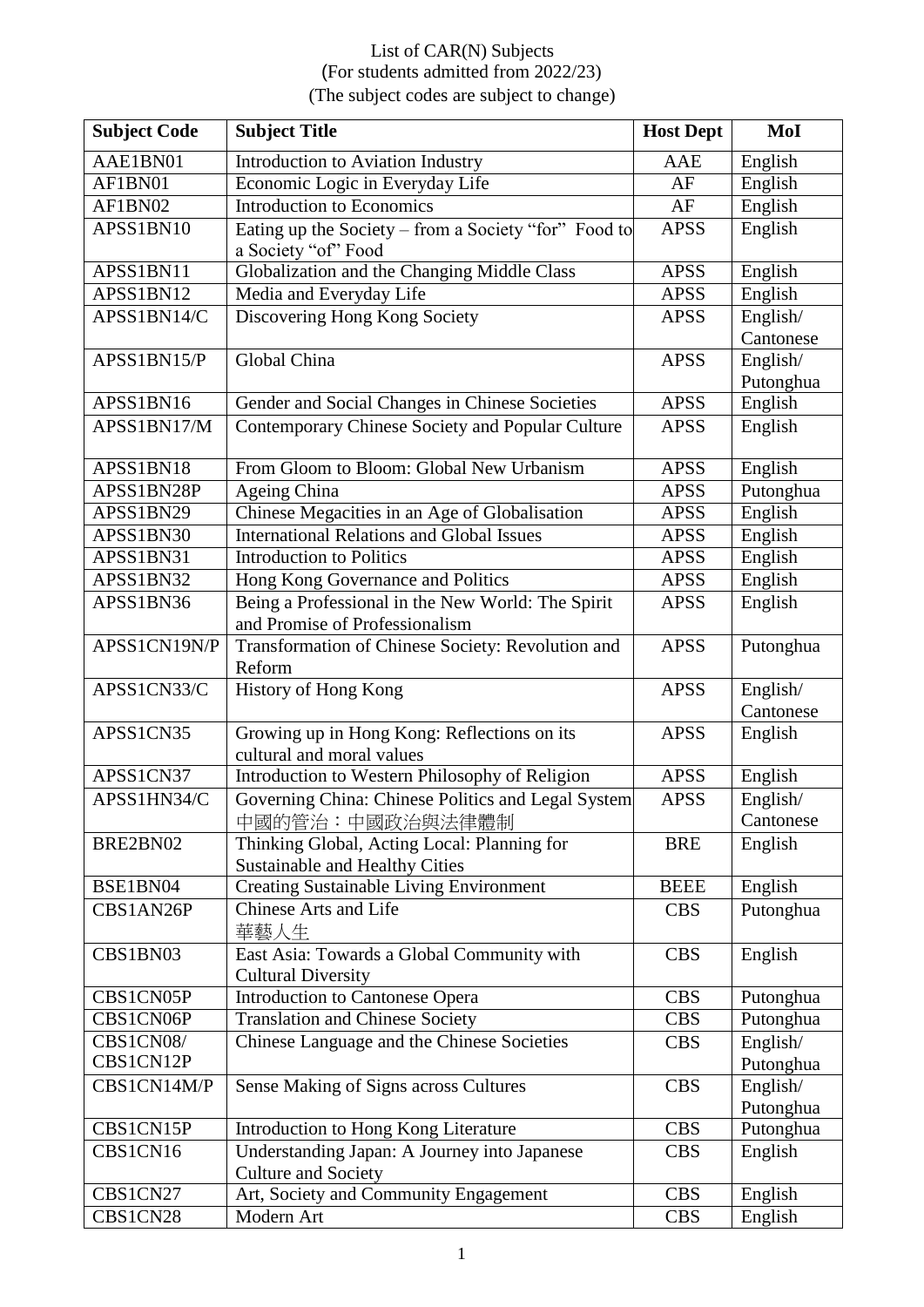| <b>Subject Code</b> | <b>Subject Title</b>                                                                              | <b>Host Dept</b> | MoI                                 |
|---------------------|---------------------------------------------------------------------------------------------------|------------------|-------------------------------------|
| CBS1CN29/M/P        | Chinese Art and Design                                                                            | <b>CBS</b>       | English/<br>Putonghua               |
| CBS1CN30            | Ethical Thinking: Theory and Practice                                                             | <b>CBS</b>       | English                             |
| CBS1CN31            | Logic and Reasoning                                                                               | <b>CBS</b>       | English                             |
| CBS1CN32            | Contemporary Chinese & Western Art and Cultural<br>Interactions                                   | <b>CBS</b>       | English                             |
| CBS1CN33            | Storytelling in Art                                                                               | <b>CBS</b>       | English                             |
| CBS1CN34/C          | Localization and Globalization of Hong Kong Art                                                   | <b>CBS</b>       | English/<br>Cantonese               |
| CBS1CN35/C/P        | <b>Understanding Hong Kong Cinema</b>                                                             | <b>CBS</b>       | English/<br>Cantonese/<br>Putonghua |
| CBS1CN36/M          | Aspects of Western Philosophy                                                                     | <b>CBS</b>       | English                             |
| CBS1CN37            | <b>Understanding Ecocriticism through Environmental</b><br>Movies                                 | <b>CBS</b>       | English                             |
| CBS1CN38            | Understanding French Culture and Society through<br>Cinema                                        | <b>CBS</b>       | English                             |
| CBS2CN10P           | An Exploration of Chinese Characters and Scripts                                                  | <b>CBS</b>       | Putonghua                           |
| CC1CN06P            | Her-story: Women in China<br>中國古代婦女                                                               | CC               | Putonghua                           |
| CC1CN07P            | <b>Chinese Customs and Rituals</b><br>中國風俗與禮儀                                                     | CC               | Putonghua                           |
| CC1CN32P            | Publications and Books in Modern China<br>近代中國的出版與書籍                                              | CC               | Putonghua                           |
| CC1CN33/P           | Soul, Spirits, Sex, and other Secrets: Everyday Life<br>and the Supernatural in Traditional China | CC               | English/<br>Putonghua               |
| CC1FN31/M           | Humankind, Self, and Environment in Asian Sacred<br>Traditions                                    | CC               | English                             |
| CC2CN03P            | Daily Life in Ancient China<br>中國古代社會生活                                                           | CC               | Putonghua                           |
| CC2CN08P            | Mutual Impressions of China and the West<br>中西文化互攝                                                | CC               | Putonghua                           |
| CC2CN12/P           | <b>Chinese Film and Society</b><br>中國電影與社會                                                        | CC               | English/<br>Putonghua               |
| CC2CN13P            | <b>Chinese Folk and Popular Stories</b><br>中國民間故事與通俗小說                                            | CC               | Putonghua                           |
| CC2CN16P            | The Culture of Entertainment in Pre-Modern China<br>中國傳統的娛樂文化                                     | CC               | Putonghua                           |
| CC2CN18P            | Readings in Classic Texts of the Strategists: Sunzi<br>and Wuzi<br>兵家經典導讀:《孫子》、《吳子》               | CC               | Putonghua                           |
| CC2CN20P            | Readings in Daoist Texts<br>道家與道教經典導讀                                                             | CC               | Putonghua                           |
| CC2CN21P            | The Good Life and Chinese Art                                                                     | CC               | Putonghua                           |
| CC2CN23P            | Court and Palace: Power and Intrigue in Imperial<br>China                                         | CC               | Putonghua                           |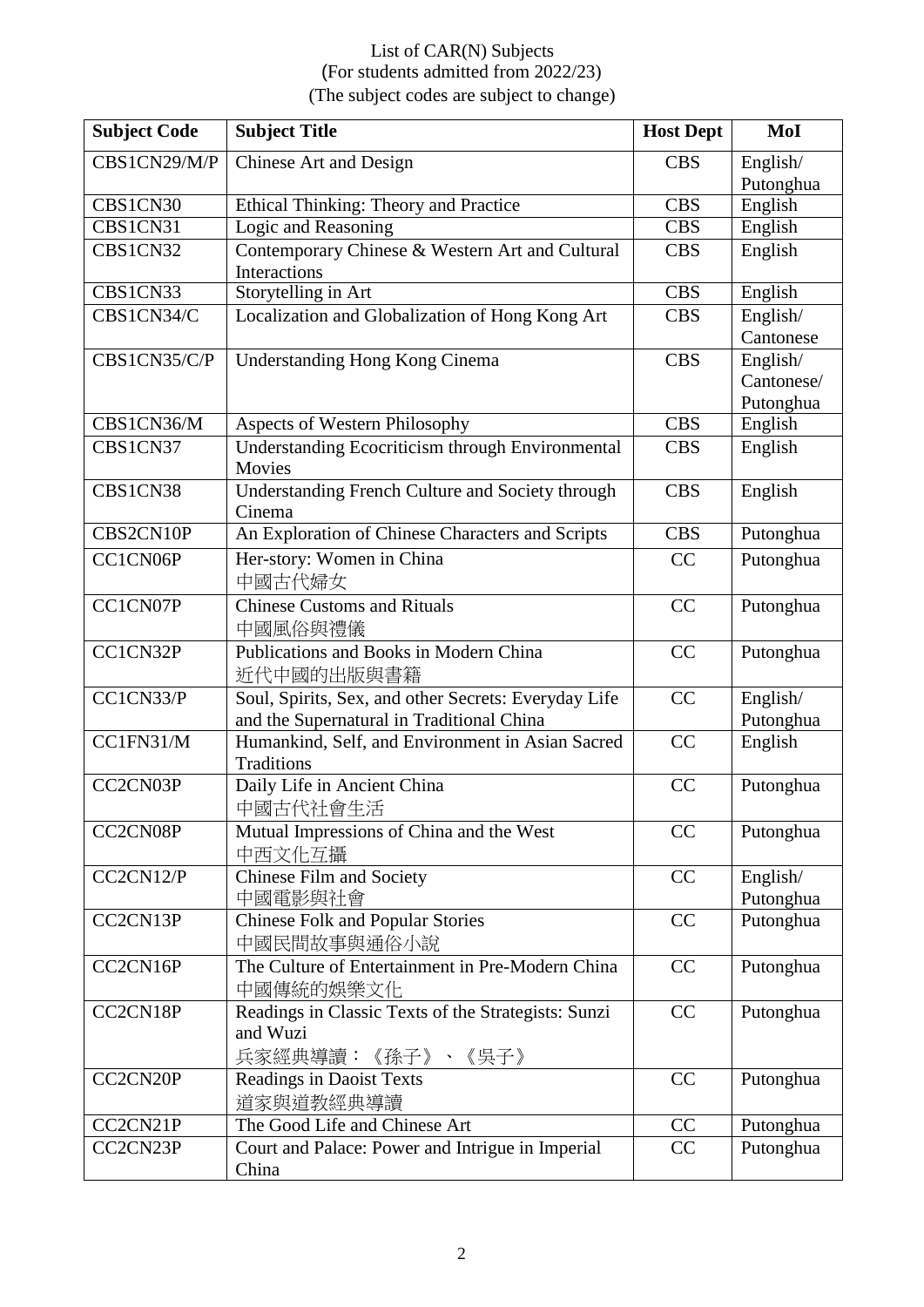| <b>Subject Code</b> | <b>Subject Title</b>                                                                        | <b>Host Dept</b> | MoI                   |
|---------------------|---------------------------------------------------------------------------------------------|------------------|-----------------------|
| CC2CN24P            | Introduction to Theater and Performance in<br><b>Traditional China</b><br>中國傳統戲曲及表演藝術概論     | CC               | Putonghua             |
| CC2CN26P            | Discovering Chinese Literature in Hong Kong<br>發現香港中國文學                                     | CC               | Putonghua             |
| CC2CN28P            | The Environment and the Chinese People: Past &<br>Present                                   | CC               | Putonghua             |
| CC2CN29P            | The Making of the East Asian Civilizations: China,<br>Japan & Korea in the Pre-modern World | CC               | Putonghua             |
| COMP1BN02           | Friends, Followers and Circles: Connections in a<br>Socially-Computed World                 | <b>COMP</b>      | English               |
| COMP1BN03           | Innovation and Entrepreneurship: The Rise of the<br><b>ICT</b> Industry in China            | <b>COMP</b>      | English               |
| CSE1BN01/W          | <b>Transport and Society</b>                                                                | <b>CEE</b>       | English               |
| CSE1BN02/W          | Civil Infrastructure and Society                                                            | <b>CEE</b>       | English               |
| CSE1BN04            | Infrastructure on the Belt and Road Initiative                                              | <b>CEE</b>       | English               |
| ELC1CN03            | Creative Writing in English                                                                 | <b>ELC</b>       | English               |
| ELC1CN05            | Horror in English Literature and Film                                                       | <b>ELC</b>       | English               |
| ENGL1BN04           | Language and Society in Europe                                                              | <b>ENGL</b>      | English               |
| ENGL1CN06           | Languages in a Globalising World                                                            | <b>ENGL</b>      | English               |
| ENGL1CN19           | <b>Introduction to African Societies</b>                                                    | <b>ENGL</b>      | English               |
| ENGL1CN22           | Around Europe in Thirteen Weeks: A Critical<br>Review of European Culture through its Films | <b>ENGL</b>      | English               |
| ENGL1FN17           | The Art of Debate: Mastering Arguments to Help<br>You Defeat Your Opponent                  | <b>ENGL</b>      | English               |
| ENGL1HN11           | Multilingual Societies: Hong Kong and Beyond                                                | <b>ENGL</b>      | English               |
| ENGL2BN02           | New Media: New Meanings                                                                     | <b>ENGL</b>      | English               |
| ENGL2BN03           | Exploring Language in Social Life                                                           | <b>ENGL</b>      | English               |
| ENGL2BN24           | Signs and Space: Semiotic Landscapes around the<br>World                                    | <b>ENGL</b>      | English               |
| ENGL2CN18           | Down Under: People and Society in Australia and<br>New Zealand                              | <b>ENGL</b>      | English               |
| ENGL2CN20           | The Power of Images: Advertising, Art, and Culture                                          | <b>ENGL</b>      | English               |
| ENGL2CN23           | Does Cinderella wear Prada or Zara? - Fashion and<br>the World in Short Stories             | <b>ENGL</b>      | English               |
| FH1CN02/M/P         | An Introduction to Asian Popular Culture<br>亞洲流行文化導論                                        | <b>CIHK</b>      | English/<br>Putonghua |
| FH2CN01/P           | A Glimpse of Contemporary Livelihood Issues in                                              | <b>CIHK</b>      | English/              |
|                     | China<br>當代中國民生掠影                                                                           |                  | Putonghua             |
| FH2CN05/M/P/X<br>/Y | The Underground World of Early Imperial China<br>中國早期帝國的地下世界                                | <b>CIHK</b>      | English/<br>Putonghua |
| FH2CN06N/P/Y        | Women and their Everyday Life in Imperial China<br>中國古代女性的日常生活                              | <b>CIHK</b>      | Putonghua             |
| FH2CN07             | Chinese Culture in Hong Kong                                                                | <b>CIHK</b>      | English               |
| FH2CN08/P           | Popular Culture in Contemporary Mainland China<br>當代中國流行文化                                  | <b>CIHK</b>      | English/<br>Putonghua |